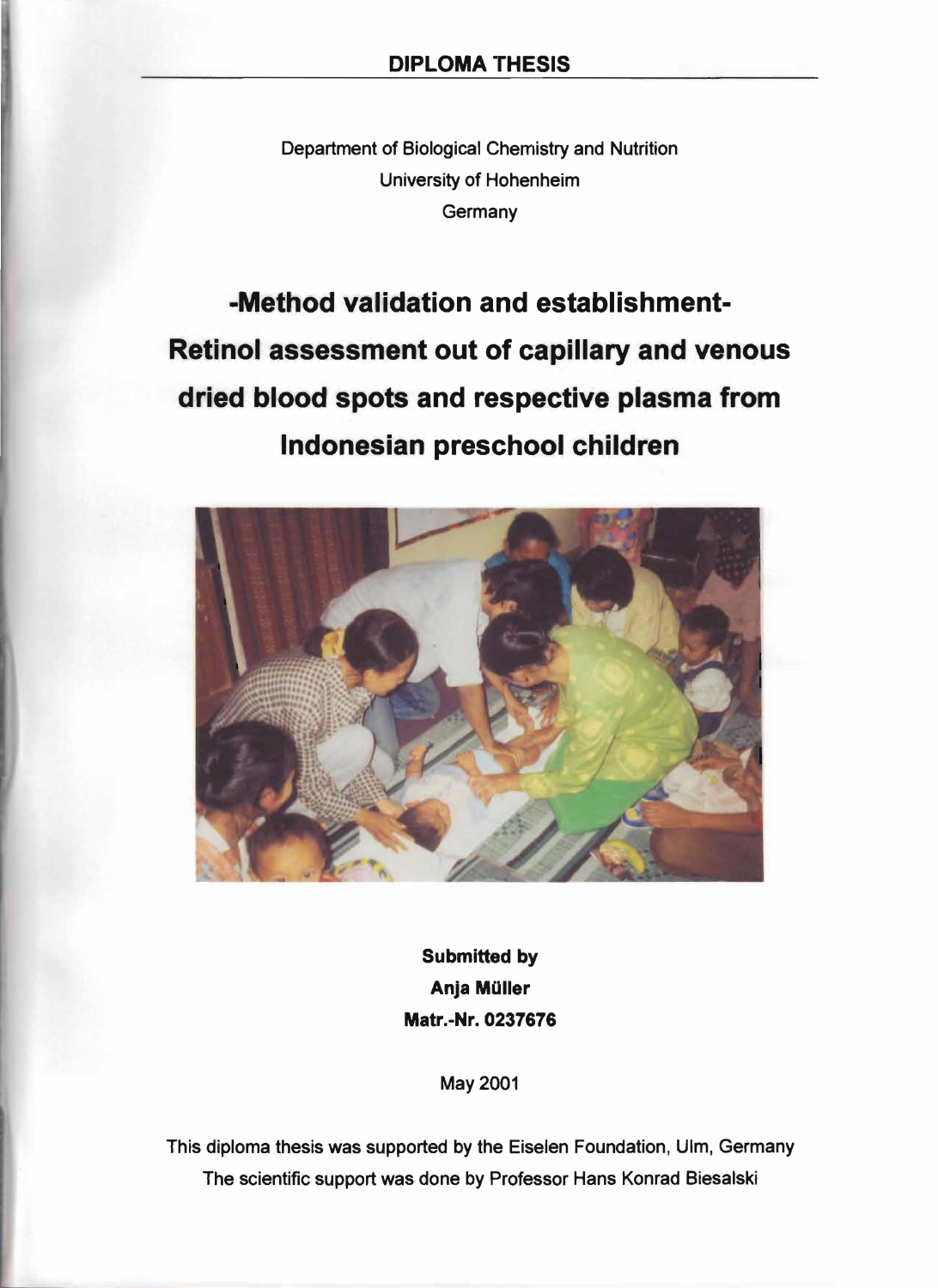## **5 Summary**

Micronutrient deficiency is a major public health problem in developing countries. As micronutrients are concerned, vitamin A deficiency is the one with the highest significance, because insufficient plasma levels cause blindness and promote frequent and severe infectious diseases. Thus, targeted intervention programs have to be implemented and vitamin A status needs to be assessed to identify populations at risk and to evaluate prophylactic programs. Conventional monitoring usually involves analyses of serum retinol derived from venous blood. Venipuncture, however, is demanding to both, the affected child and the responsible nurse.

In this diploma thesis dried blood spot technique with finger prick has been investigated and further improved. It prevents the threatening drawing of venous blood and guarantees the reduction in personnel costs and equipment expenses, since superseding the centrifugation and freezing of the blood sampies.

In this study, separation performance was enhanced compared to studies by Craft et al. (2000), utilizing acetonitrile/water (85/15 by vol) as the mobile phase, thus signals for retinol and the internal standard could be separated more sharply. Retinol concentration in dried blood spots declined gradually at around 20% during the first two weeks of storage at room temperature and remained constant for at least three months. Based on the constant reduction in retinol concentration of about 20%, accurate adjustment of dried blood spots to plasma is made possible. According to the experiments, a concentration of 20 mg BHT/mL in 85% acetonitrile was necessary to prevent losses in retinol out of dried blood spots. Results of the testing of different shaking techniques and shaking durations were not definite. The longer the shaking of dried blood spot sampies, the lower their retinol yield, presumably due to degradation of retinol during shaking. Manual horizontal shaking for 30 seconds was chosen for better coefficients of variation and physical convenience.

Applying the improved method during validation in Indonesia, resulted in a precision of 5.10%, consequently being within the desired range.

80